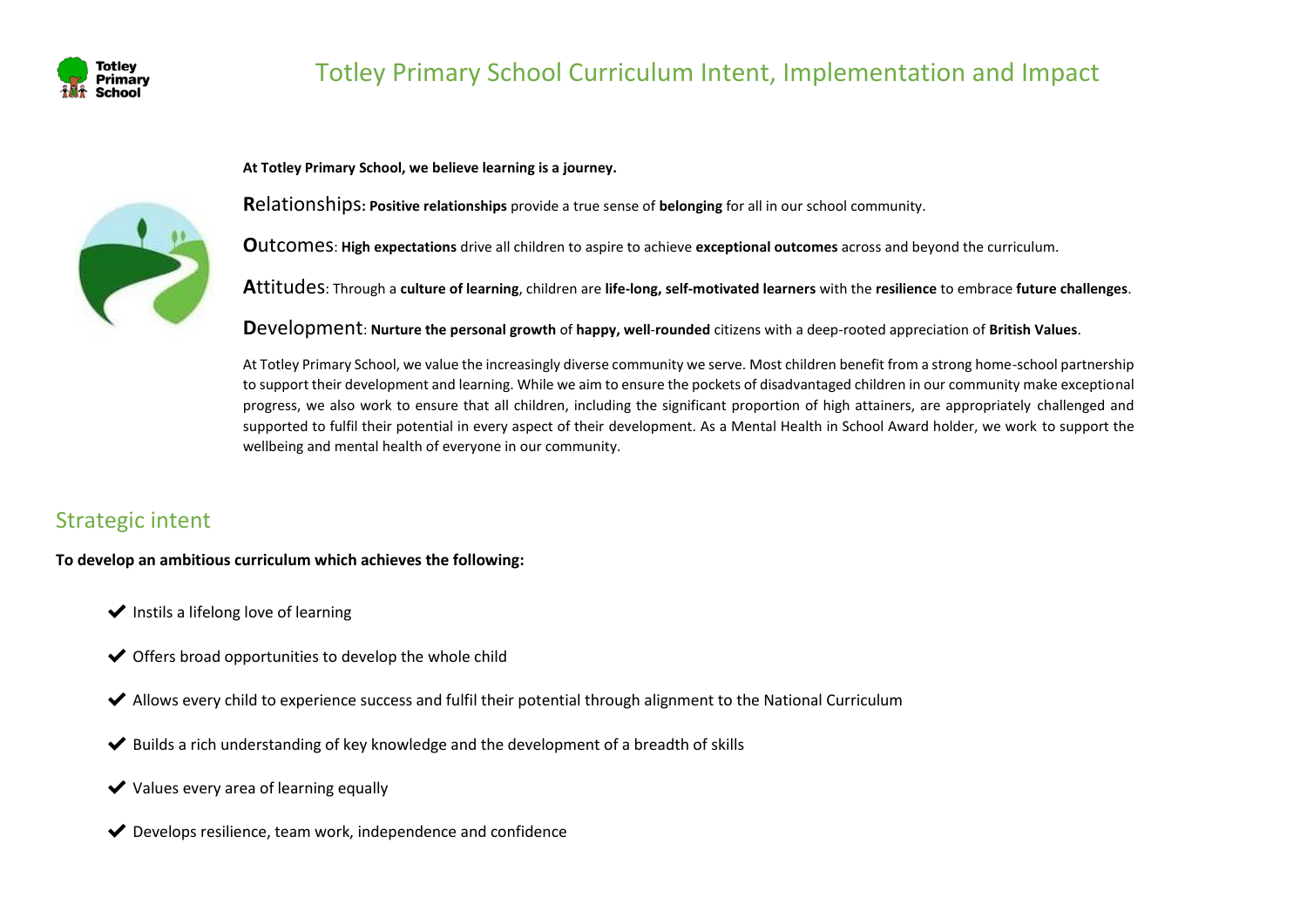

#### **Curriculum principles**

The curriculum at Totley Primary School is designed so that children develop their academic, social and cultural capital<sup>1</sup>. It is intended to ensure children are skilled readers, writers, mathematicians, scientists, historians, musicians, artists, designers… We aim to achieve this through ensuring each curriculum area is deliberately planned and progressively sequenced.

Children will leave Totley Primary School with the necessary knowledge and skills to achieve the best possible outcomes, fulfil their potential and move on to the next phase of education as successful and ambitious learners. They leave Totley Primary School feeling secure with happy memories, as confident and able learners, and as fully-rounded, positive citizens of the world.

### Implementation

A knowledge-led curriculum is not knowledge versus skills, facts versus fun or at the expense of creativity.

#### **Content and Sequence**

At Totley Primary School, we believe learning is a journey. Component steps build to great outcomes for all our children. English, maths and the wider curriculum follow a *learning journey* model. As children move through steps of this journey (each a logical progression from previous learning), a series of clearly-specified components are taught before being applied to composite activities. The content of the curriculum is sequenced logically, is in line with national expectations and is built on a foundation of knowledge. Teaching deliberately enables children to transfer their knowledge and skills across varied areas of the curriculum.



 $1$  Cultural capital: the powerful people, events and books that have had a significant impact on society.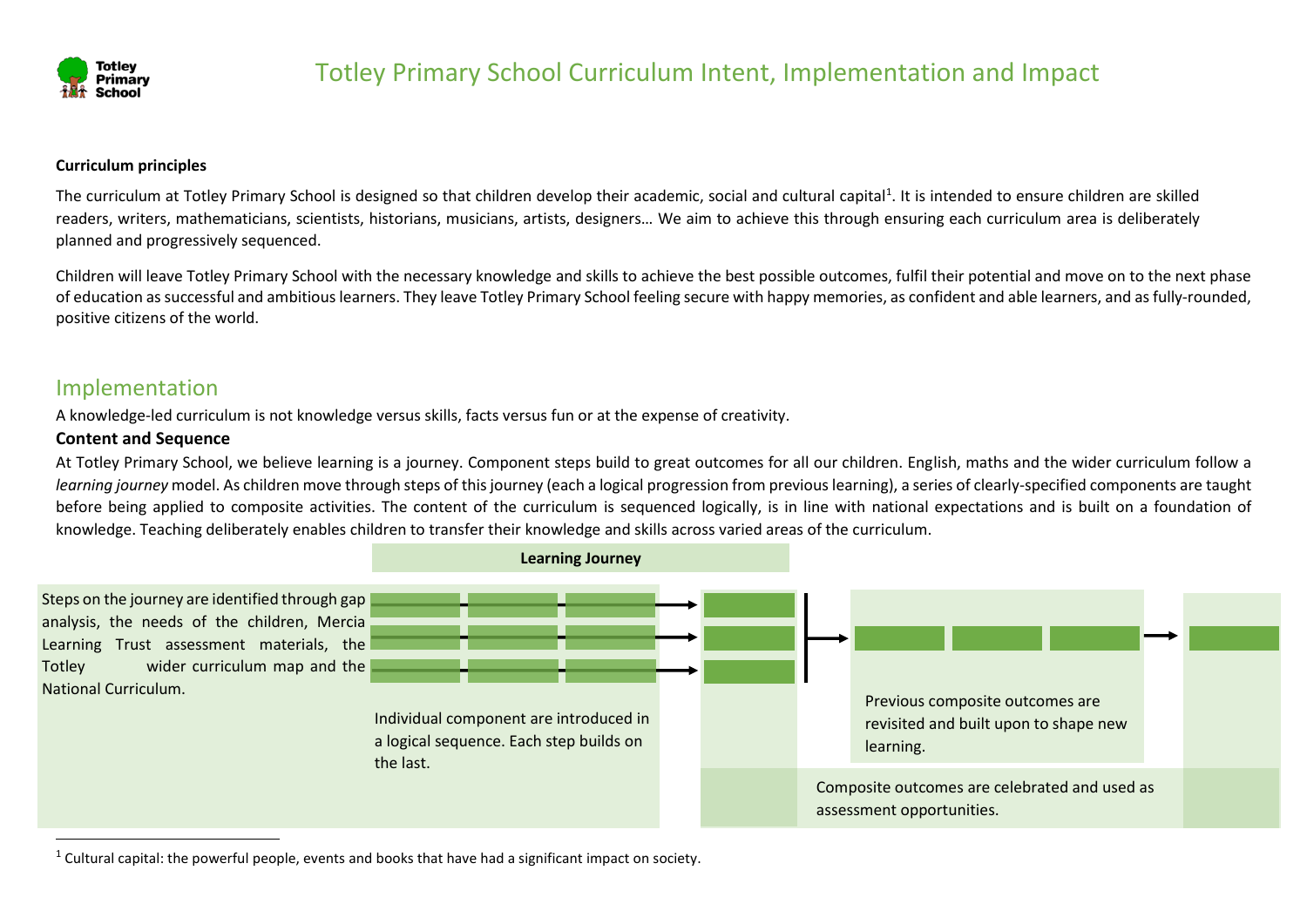

#### **Teaching and Learning, Assessment and Feedback**

- $\blacktriangleright$  Learning is at the core of what happens in classrooms. We believe that every lesson counts and teachers, supported by subject leaders, are experts in using the most engaging, immersive and effective strategies to teach. This creates an environment which enables all of our children to focus on learning.
- Reading is incorporated throughout the curriculum and children are taught to read with fluency in every subject. Each class has a key text, which links to the current wider curriculum theme. Children are encouraged to read widely and extensively through the reading challenge.
- ✔ Collaboration and discussion about learning is balanced with independent, deliberate practice of key skills and knowledge.
- ◆ Formative assessment is a cornerstone of our pedagogy and prior knowledge is used as a component for new learning. When children are identified as not being on track to reach our high expectations for their learning, prevention planning is undertaken. Our shared knowledge of every individual learner enables teachers to adapt the curriculum and its delivery to best meet the learning needs of vulnerable groups, including those children who achieve the highest outcomes.
- ◆ Memorable experiences at Totley Primary School enrich our curriculum while long-term memory is embedded through strategies such as retrieval practice, and deliberately spaced, carefully interleaved learning. We understand that learning in the short-term might not be visible and that sustained mastery takes time.
- $\blacktriangleright$  Knowledge of vocabulary empowers children, giving them the tools to learn and explore the world in which they live.
- $\blacktriangleright$  Feedback is given in line with our feedback policy. Children are given immediate feedback on their strengths and areas to improve. This happens at every opportunity in every lesson. Feedback is also given against carefully-written success criteria: these are the components needed to achieve the learning intention. Feedback may also be given at a whole-class or group level, when a common misconception has been identified.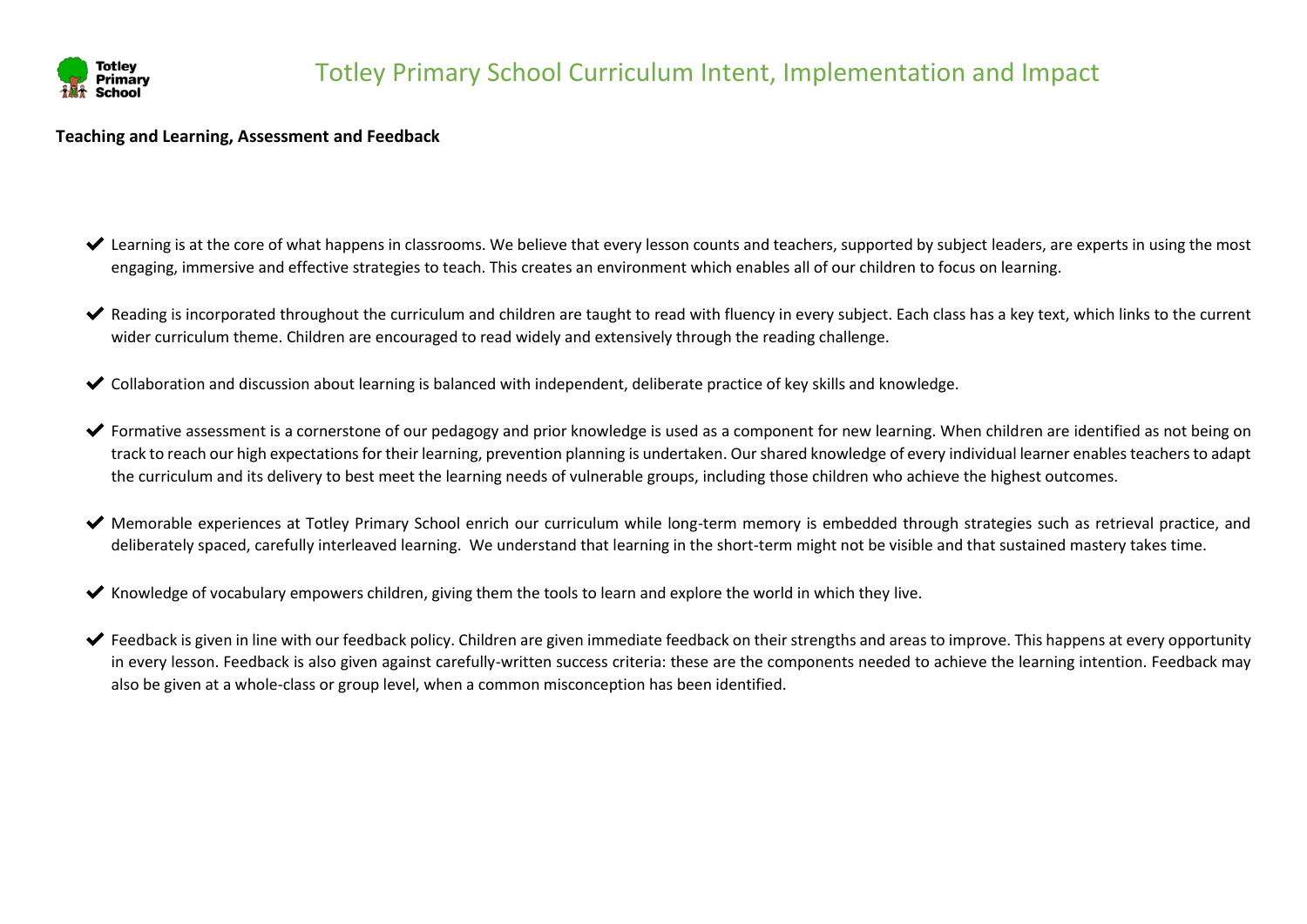

### Impact

The impact of our curriculum is that by the end of each year, the vast majority of pupils have sustained mastery of the taught content and there is a change in long-term memory. (They *remember* it, are able to *do* it and *know* it.) Many children have a greater-depth understanding. Children leave Totley Primary School ready for their next stage in education with the knowledge and skills that they need to succeed. This is reflected in our exceptional data outcomes. Pupils' love of reading is palpable and born of the culture of reading that is growing throughout school. Children understand that expectations are consistently high in every subject, so pupils' work across the curriculum is of high quality and children take pride in all areas of their learning.

Our curriculum design means children leave us as knowledgeable, skilful learners.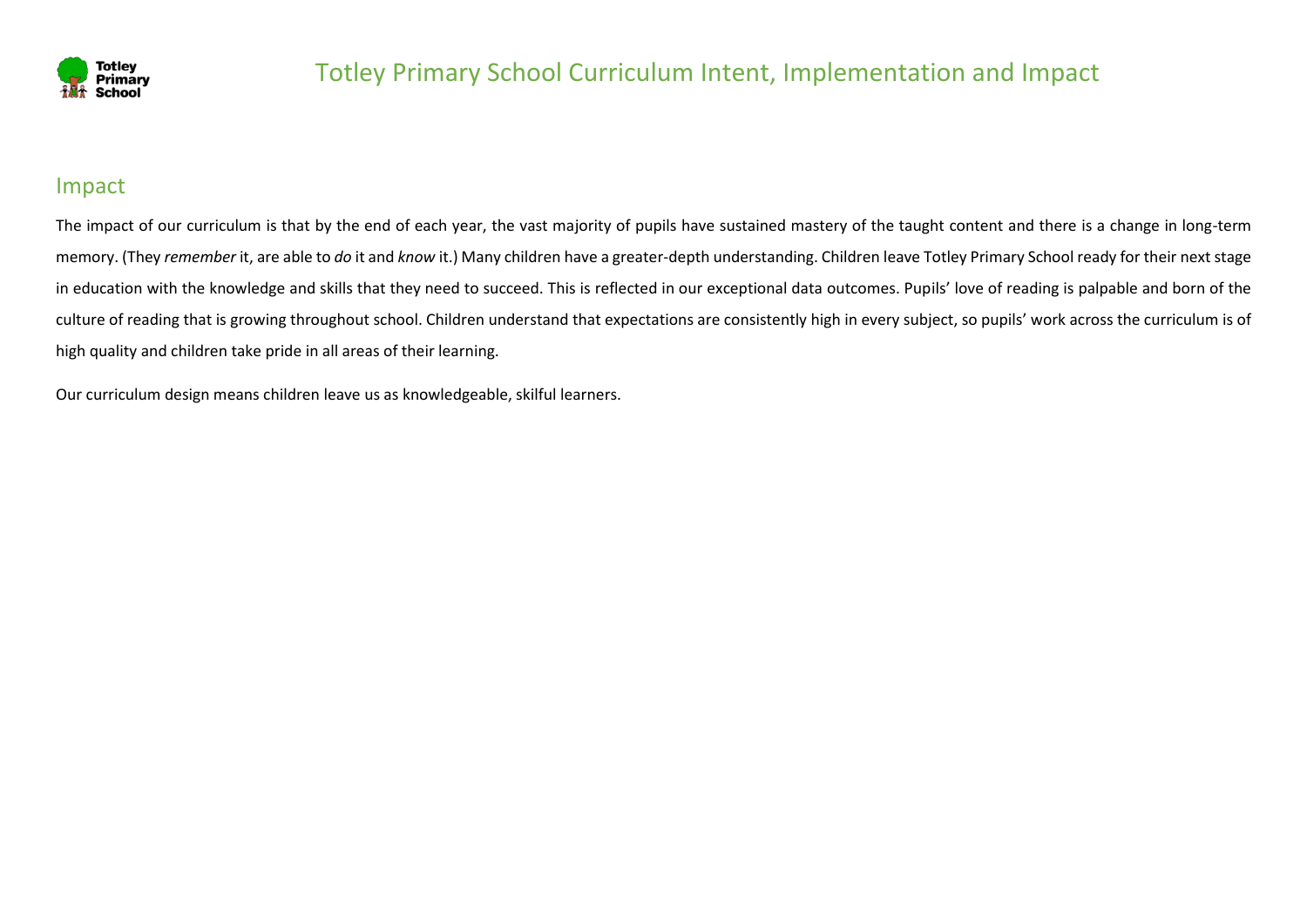

| We want:                                                                                                   | How will we know we have achieved this?                                                                                                                                                                                                                                                                                                                                                                                                                                                                                                                                                                         |
|------------------------------------------------------------------------------------------------------------|-----------------------------------------------------------------------------------------------------------------------------------------------------------------------------------------------------------------------------------------------------------------------------------------------------------------------------------------------------------------------------------------------------------------------------------------------------------------------------------------------------------------------------------------------------------------------------------------------------------------|
| Children to develop a lifelong<br>love of learning;                                                        | Children speak with passion, knowledge and expertise about their learning<br>$\bullet$<br>Reading is prioritised to allow pupils to access the full curriculum offer<br>Children acquire the knowledge, understanding and skills they need to manage their lives, now and in the future                                                                                                                                                                                                                                                                                                                         |
| Every child to experiences<br>fulfil<br>their<br>and<br><b>SUCCESS</b><br>potential;                       | Pupils make strong progress from their starting points<br>$\bullet$<br>The work children are given is demanding and consistently matches the needs of the children<br>Children start at the correct starting point because of accurate assessment<br>Pupils are regularly given opportunities to revisit and practice what they know to deepen and solidify their understanding in a<br>discipline<br>Children are prepared to manage many of the most critical opportunities, challenges and responsibilities they will face growing<br>$\bullet$<br><b>up</b>                                                 |
| Children to build a<br>rich<br>understanding<br>0f<br>key<br>knowledge and develop a<br>breadth of skills; | The most relevant components of learning are identified. Children master and remember these, and integrate them into<br>$\bullet$<br>composite outcomes.<br>Pupil's knowledge is consistently, coherently and logically sequenced so that it can develop incrementally over time. Skills and<br>$\bullet$<br>knowledge are developed over time<br>Children connect and apply the knowledge and understanding they learn in all subjects to non-academic situations, while<br>$\bullet$<br>helping them to feel safe and secure enough to fulfil their academic potential                                        |
| Children<br>develop<br>to<br>resilience,<br>work,<br>team<br>independence<br>and<br>confidence.            | Children speak with passion, knowledge and expertise about their learning<br>$\bullet$<br>Standards of presentation are exceptional and it is clear children take pride in their work through the diligence they take<br>$\bullet$<br>Pupils are regularly given opportunities to revisit and practice what they know to deepen and solidify their understanding in a<br>$\bullet$<br>discipline. They can recall information effectively, which shows that learning is durable.<br>Children develop the qualities and attributes children need to thrive as individuals, family members and members of society |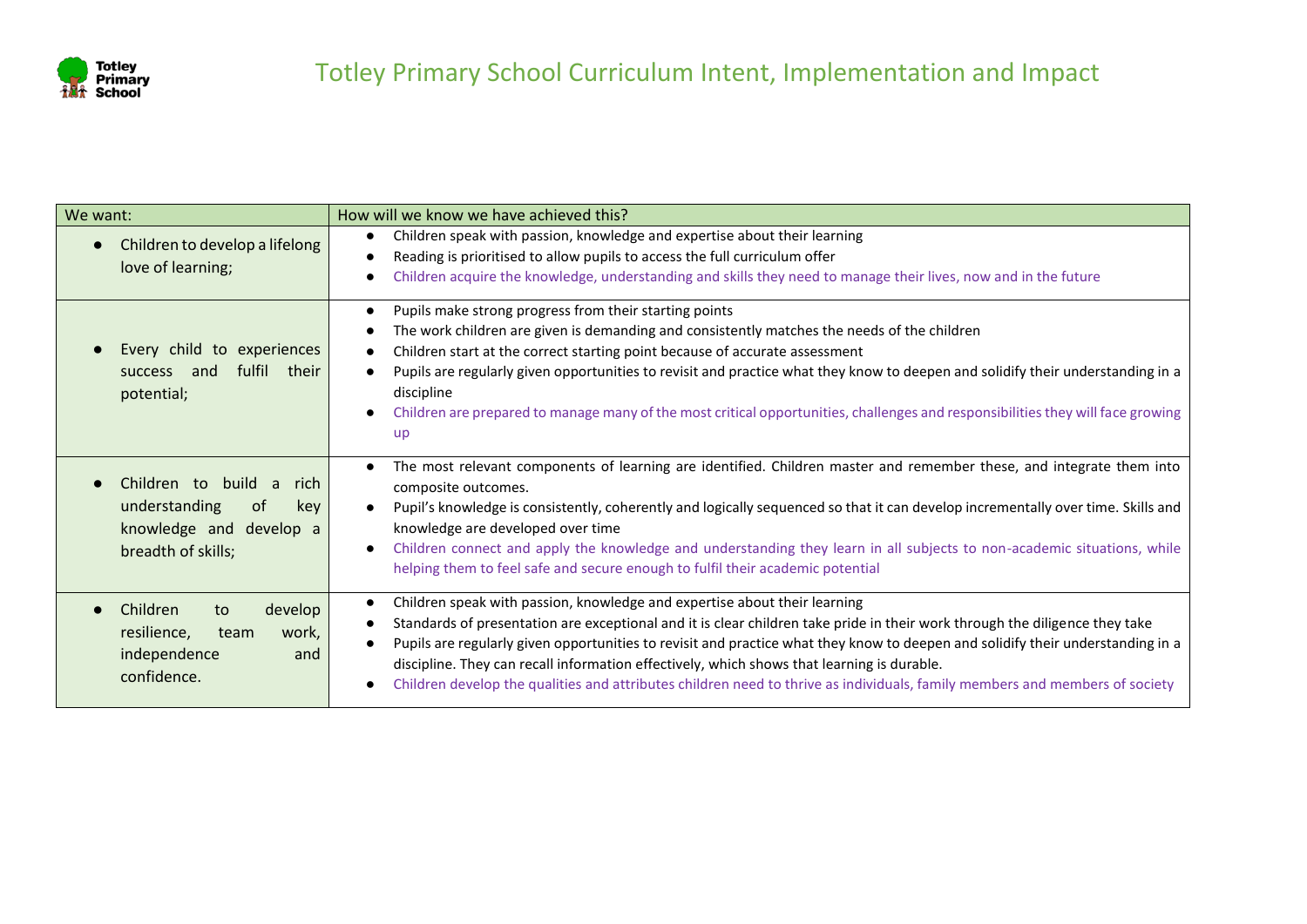

| А                                             |                                                                                                                                                                                                                                                               |                                                                                                                                                                                                                                                                                                          |                                                                                                                                                                                                                                                                                                        |                                                                                                   |                                                                                                                                                                         |                                                                                                                                                                                                                                                                                                                                                     |                                                                                                                                                                                                                                                                                    |                                                                                                                                                         | <b>Book scrutiny</b>                                                                                                                                                                                                                                                                                                                                                                             |                                                                                                                                                                                                                                                                                                                                                                   |                                                                                                                                                                                                                                                    |                                                                                                                                           |
|-----------------------------------------------|---------------------------------------------------------------------------------------------------------------------------------------------------------------------------------------------------------------------------------------------------------------|----------------------------------------------------------------------------------------------------------------------------------------------------------------------------------------------------------------------------------------------------------------------------------------------------------|--------------------------------------------------------------------------------------------------------------------------------------------------------------------------------------------------------------------------------------------------------------------------------------------------------|---------------------------------------------------------------------------------------------------|-------------------------------------------------------------------------------------------------------------------------------------------------------------------------|-----------------------------------------------------------------------------------------------------------------------------------------------------------------------------------------------------------------------------------------------------------------------------------------------------------------------------------------------------|------------------------------------------------------------------------------------------------------------------------------------------------------------------------------------------------------------------------------------------------------------------------------------|---------------------------------------------------------------------------------------------------------------------------------------------------------|--------------------------------------------------------------------------------------------------------------------------------------------------------------------------------------------------------------------------------------------------------------------------------------------------------------------------------------------------------------------------------------------------|-------------------------------------------------------------------------------------------------------------------------------------------------------------------------------------------------------------------------------------------------------------------------------------------------------------------------------------------------------------------|----------------------------------------------------------------------------------------------------------------------------------------------------------------------------------------------------------------------------------------------------|-------------------------------------------------------------------------------------------------------------------------------------------|
| e<br>a<br>O<br>$\Omega$<br>$\mathbf{u}$<br>S. |                                                                                                                                                                                                                                                               | Components and<br>sequencing: building on<br>previous learning                                                                                                                                                                                                                                           | Standard<br><sub>of</sub><br>challenge                                                                                                                                                                                                                                                                 |                                                                                                   | Starting points and<br>progress                                                                                                                                         | Assessment<br>and<br>feedback                                                                                                                                                                                                                                                                                                                       | Curriculum<br>leadership                                                                                                                                                                                                                                                           | Presentation                                                                                                                                            | Depth and<br>breadth of<br>coverage                                                                                                                                                                                                                                                                                                                                                              | Practice                                                                                                                                                                                                                                                                                                                                                          | Reading                                                                                                                                                                                                                                            | Pupil voice                                                                                                                               |
| W<br>h<br>a<br>W<br>e<br>W<br>a<br>n          | The most<br>relevant<br>components<br>for learning<br>are identified.<br>Children<br>master and<br>remember<br>these, and<br>integrate<br>them into<br>composite<br>outcomes.<br>Vocabulary is<br>consistently<br>one of these<br>components<br>for learning. | Pupil's<br>knowledge is<br>consistently,<br>coherently and<br>logically<br>sequenced so<br>that it can<br>develop<br>incrementally<br>over time.<br>There is a<br>progression<br>from<br>simper/concrete<br>concepts to<br>more abstract<br>ones. Skills and<br>knowledge are<br>developed over<br>time. | The work<br>given to<br>children is<br>demanding<br>and<br>consistently<br>matches both<br>the needs of<br>the children<br>and the aims<br>of the<br>curriculum in<br>being logically<br>planned and<br>deliberately<br>sequenced.<br><b>Teachers</b><br>model the use<br>of high-level<br>vocabulary. | Children<br>start at the<br>correct<br>starting<br>point<br>because of<br>accurate<br>assessment. | Pupils make<br>strong<br>progress from<br>their starting<br>points. They<br>acquire<br>knowledge<br>and<br>understanding<br>appropriate to<br>their starting<br>points. | Formative and<br>summarise<br>assessment<br>checks are<br>effective and<br>used to shape<br>children's<br>learning.<br>Errors are<br>identified and<br>addressed<br>through clear,<br>direct<br>feedback. Any<br>misconceptions<br>are addressed<br>and there is<br>evidence to<br>show that<br>pupils have<br>overcome<br>these in future<br>work. | Curriculum<br>leaders at all<br>levels have an<br>aligned vision,<br>specific to the<br>area they<br>lead. Rigorous<br>monitoring<br>and a culture<br>of continuous<br>improvement<br>drive the<br>quality of<br>teaching and<br>learning to<br>achieve the<br>curriculum<br>aims. | Standards of<br>presentation<br>are<br>exceptional<br>and it is clear<br>children take<br>pride in their<br>work through<br>the diligence<br>they take. | The content<br>of the tasks<br>and the<br>pupil's work<br>show that<br>pupils learn a<br>suitably broad<br>range of<br>topics within<br>a subject.<br><b>Tasks allow</b><br>pupils to<br>deepen their<br>knowledge of<br>the subject by<br>requiring<br>thought on<br>their part,<br>understanding<br>of subject-<br>specific<br>concepts and<br>making<br>connections<br>to prior<br>knowledge. | Pupils are<br>regularly<br>given<br>opportunities<br>to revisit and<br>practice what<br>they know to<br>deepen and<br>solidify their<br>understanding<br>in a discipline.<br>They can<br>recall<br>information<br>effectively,<br>which shows<br>that learning<br>is durable.<br>High-level<br>vocabulary is<br>used<br>consistently<br>across the<br>curriculum. | Reading is<br>prioritised to<br>allow pupils<br>to access the<br>full<br>curriculum<br>offer. FS2<br>and KS2,<br>reading and<br>the teaching<br>of phonics<br>are<br>symbiotic.<br>Children<br>read with<br>fluency in all<br>curriculum<br>areas. | Children<br>speak with<br>passion,<br>knowledge<br>and expertise<br>about their<br>learning,<br>using tier 2<br>and tier 3<br>vocabulary. |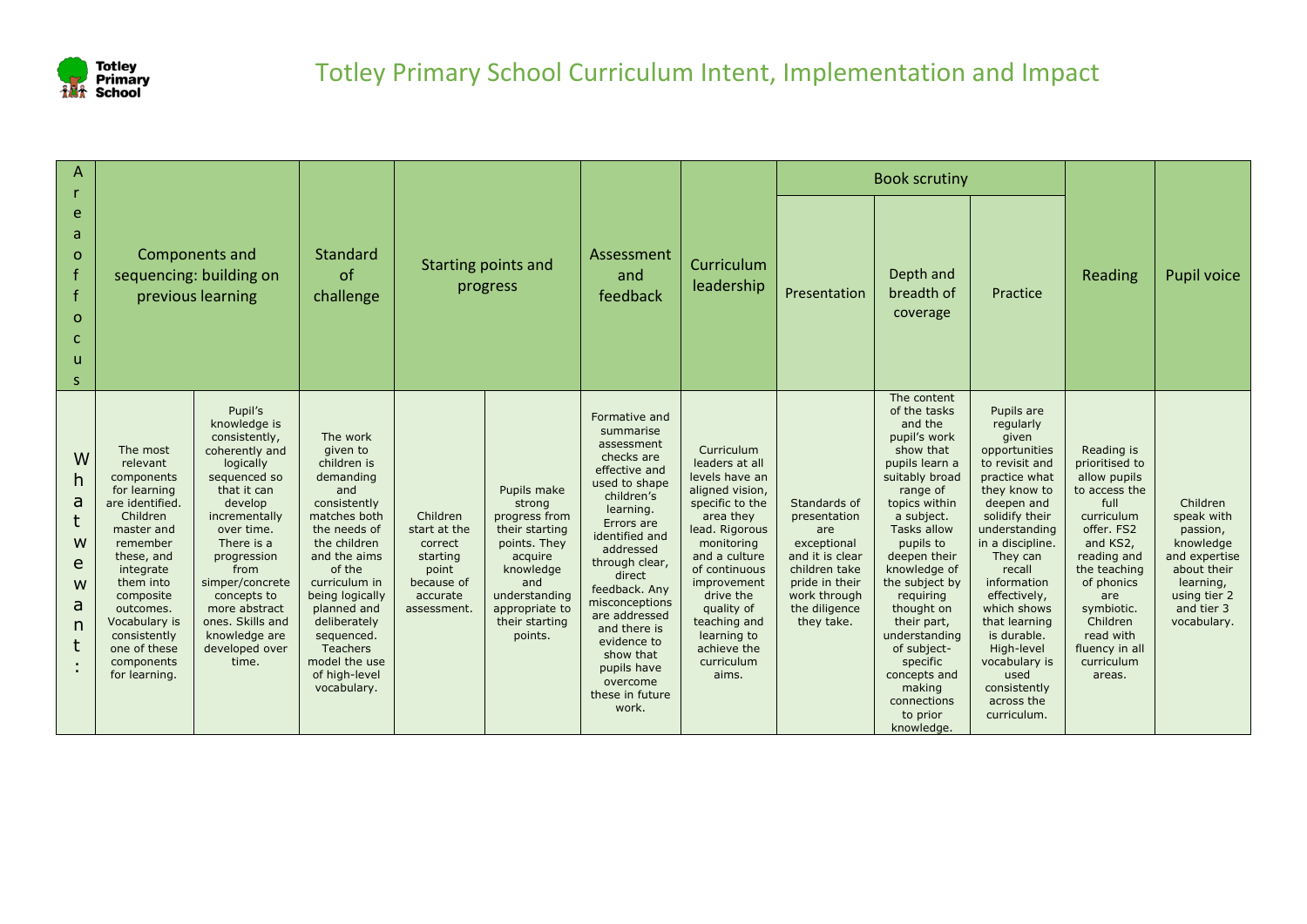

| E.<br>$\mathsf{V}$<br>d<br>e<br>n<br>C<br>e | Teacher<br>conversations<br>Subject leader<br><b>Conversations</b><br>Curriculum<br>content and<br>progression<br>scrutiny<br><b>Book scrutiny</b><br> Lesson<br><b>observations</b> | Book scrutiny<br>Curriculum<br>content and<br>progression<br>scrutiny<br>Lesson<br>observations | Pupil<br>conversations<br>Book scrutiny<br>Lesson<br>observations | Book<br>scrutiny<br>Lesson<br>observations | <b>Book scrutiny</b><br>Lesson<br>observations<br>Pupil<br>conversations | Book scrutiny<br>Lesson<br>observations | Subject<br>leader<br>conversations | Book scrutiny | Book scrutiny | Book scrutiny | Lesson<br>observations<br>Reading<br>monitoring | Pupil<br>conversations |
|---------------------------------------------|--------------------------------------------------------------------------------------------------------------------------------------------------------------------------------------|-------------------------------------------------------------------------------------------------|-------------------------------------------------------------------|--------------------------------------------|--------------------------------------------------------------------------|-----------------------------------------|------------------------------------|---------------|---------------|---------------|-------------------------------------------------|------------------------|
|---------------------------------------------|--------------------------------------------------------------------------------------------------------------------------------------------------------------------------------------|-------------------------------------------------------------------------------------------------|-------------------------------------------------------------------|--------------------------------------------|--------------------------------------------------------------------------|-----------------------------------------|------------------------------------|---------------|---------------|---------------|-------------------------------------------------|------------------------|

| <b>Question</b>                                                                                                                                                                             | Aut | Win | Spr | Sum |
|---------------------------------------------------------------------------------------------------------------------------------------------------------------------------------------------|-----|-----|-----|-----|
| Are children achieving outstanding outcomes by recalling information effectively and applying learning to composite<br>outcomes?                                                            |     |     |     |     |
| Is pupil's knowledge consistently, coherently and logically sequenced so it can develop incrementally over time?                                                                            |     |     |     |     |
| Is the work given to children is demanding and consistently matches both the needs of the children and the aims of the<br>curriculum in being logically planned and deliberately sequenced. |     |     |     |     |
| Do all children start at the correct starting point because of accurate assessment?                                                                                                         |     |     |     |     |
| Do all learners make strong progress from their starting points?                                                                                                                            |     |     |     |     |
| Is assessment and feedback continuous and effective?                                                                                                                                        |     |     |     |     |
| Is the curriculum offer broad, purposeful and of a consistently high quality in all subjects?                                                                                               |     |     |     |     |
| Do pupils' books reflect the aims of the curriculum?                                                                                                                                        |     |     |     |     |
| Is reading prioritised to allow pupils to access the full curriculum offer?                                                                                                                 |     |     |     |     |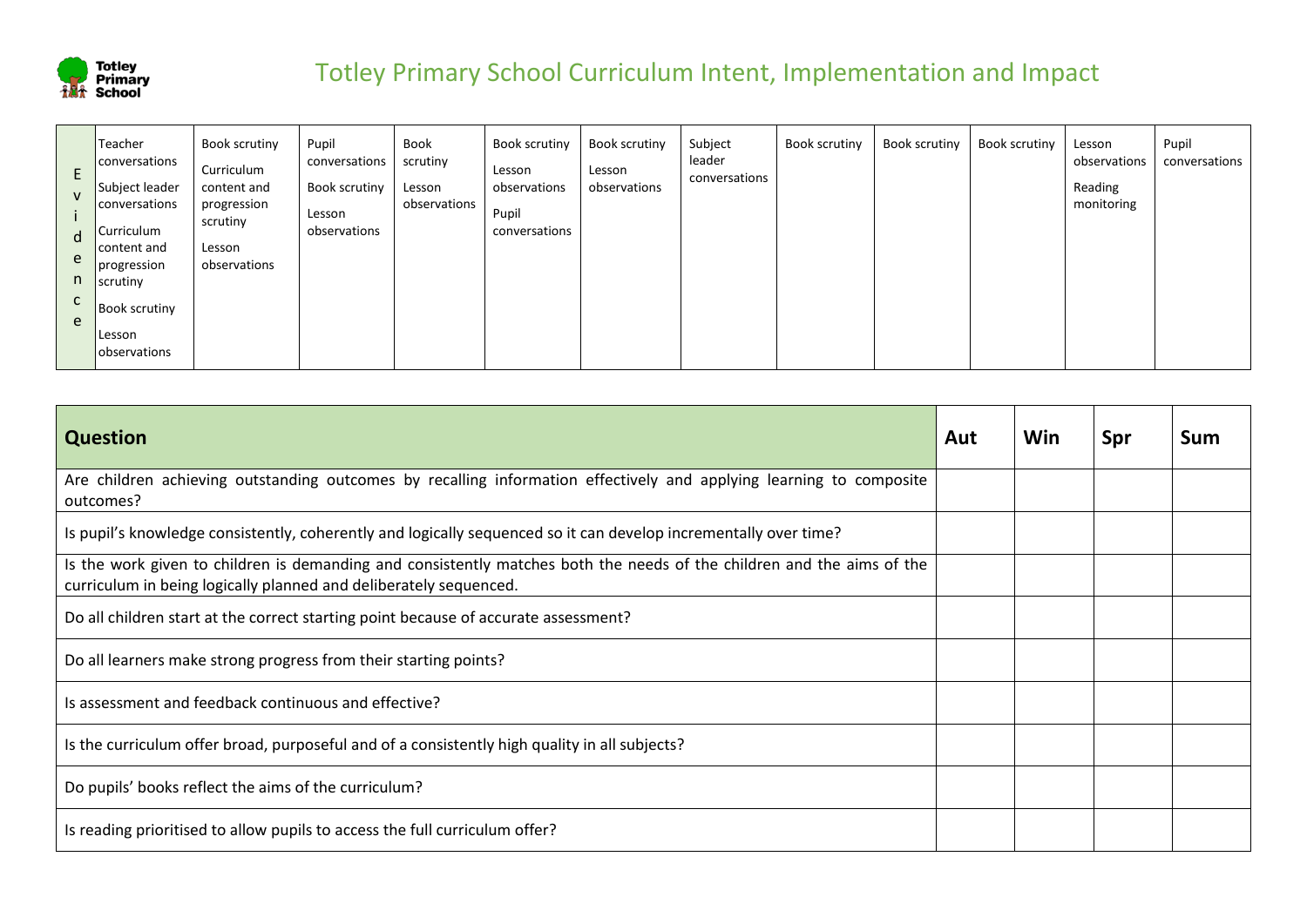

| Do children speak with passion, knowledge and expertise about their learning in the classroom and beyond? |  |  |  |  |
|-----------------------------------------------------------------------------------------------------------|--|--|--|--|
|-----------------------------------------------------------------------------------------------------------|--|--|--|--|

|                                                                                                                                                 | 4                                                                                                                                                                    |                                                                                                                                              |                                                                                                                                                             |                                                |  |
|-------------------------------------------------------------------------------------------------------------------------------------------------|----------------------------------------------------------------------------------------------------------------------------------------------------------------------|----------------------------------------------------------------------------------------------------------------------------------------------|-------------------------------------------------------------------------------------------------------------------------------------------------------------|------------------------------------------------|--|
| <b>This</b><br>of I<br>aspect<br>curriculum<br>underpins/is central<br>to practice and may<br>include examples of<br>exceptional<br>curriculum. | This<br>0f<br>aspect<br>curriculum<br>is<br>embedded with minor<br>points<br>for<br>development<br>(teachers are taking<br>action to<br>remedv<br>minor shortfalls). | Coverage is sufficient<br>but there are some<br>weaknesses overall in<br>a number of examples<br>(teachers aware, but<br>not yet remedying). | weaknesses<br>Major<br>evident in terms of<br>either coverage or<br>progression (teachers<br>have not identified or<br>started to<br>remedv<br>weaknesses). | This aspect is absent<br>in curriculum design. |  |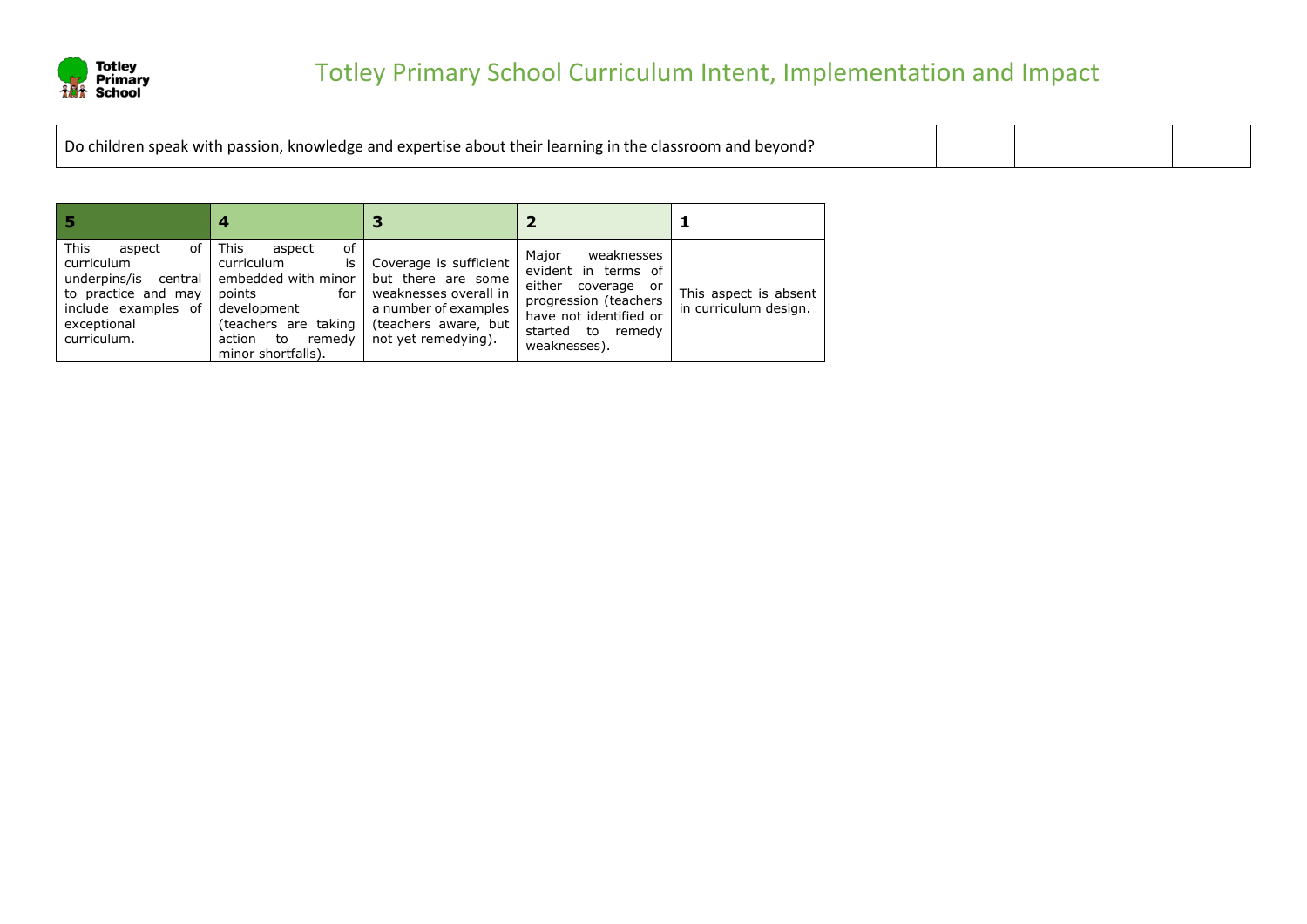

Are children achieving outstanding outcomes by recalling information effectively and applying learning to composite outcomes?

Is pupil's knowledge consistently, coherently and logically sequenced so it can develop incrementally over time?

Is the work given to children is demanding and consistently matches both the needs of the children and the aims of the curriculum in being logically planned and deliberately sequenced.

Do all children start at the correct starting point because of accurate assessment?

Do all learners make strong progress from their starting points?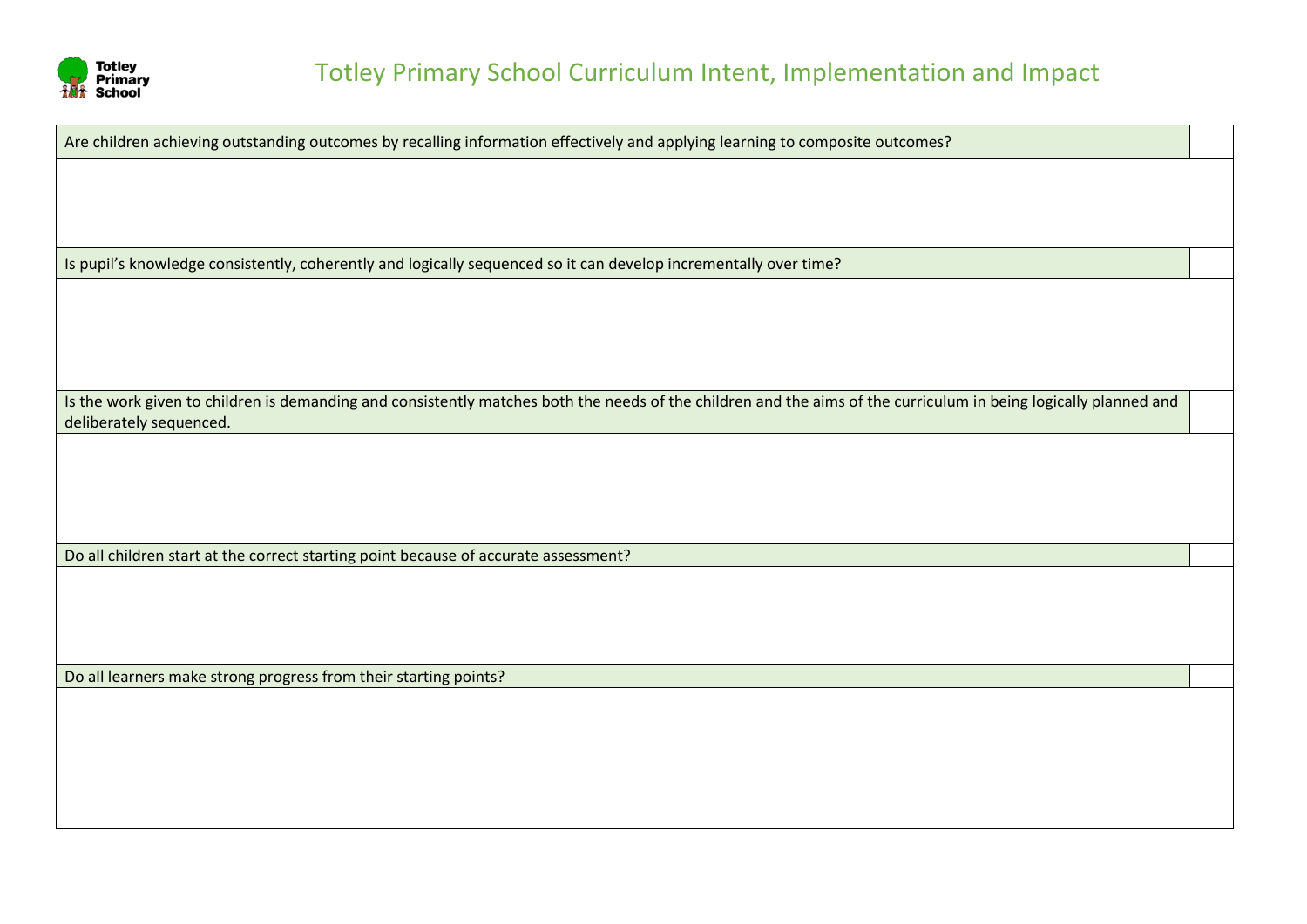

Is assessment and feedback continuous and effective? Is the curriculum offer broad, purposeful and of a consistently high quality in all subjects? Do pupils' books reflect the aims of the curriculum? Is reading prioritised to allow pupils to access the full curriculum offer? Do children speak with passion, knowledge and expertise about their learning in the classroom and beyond?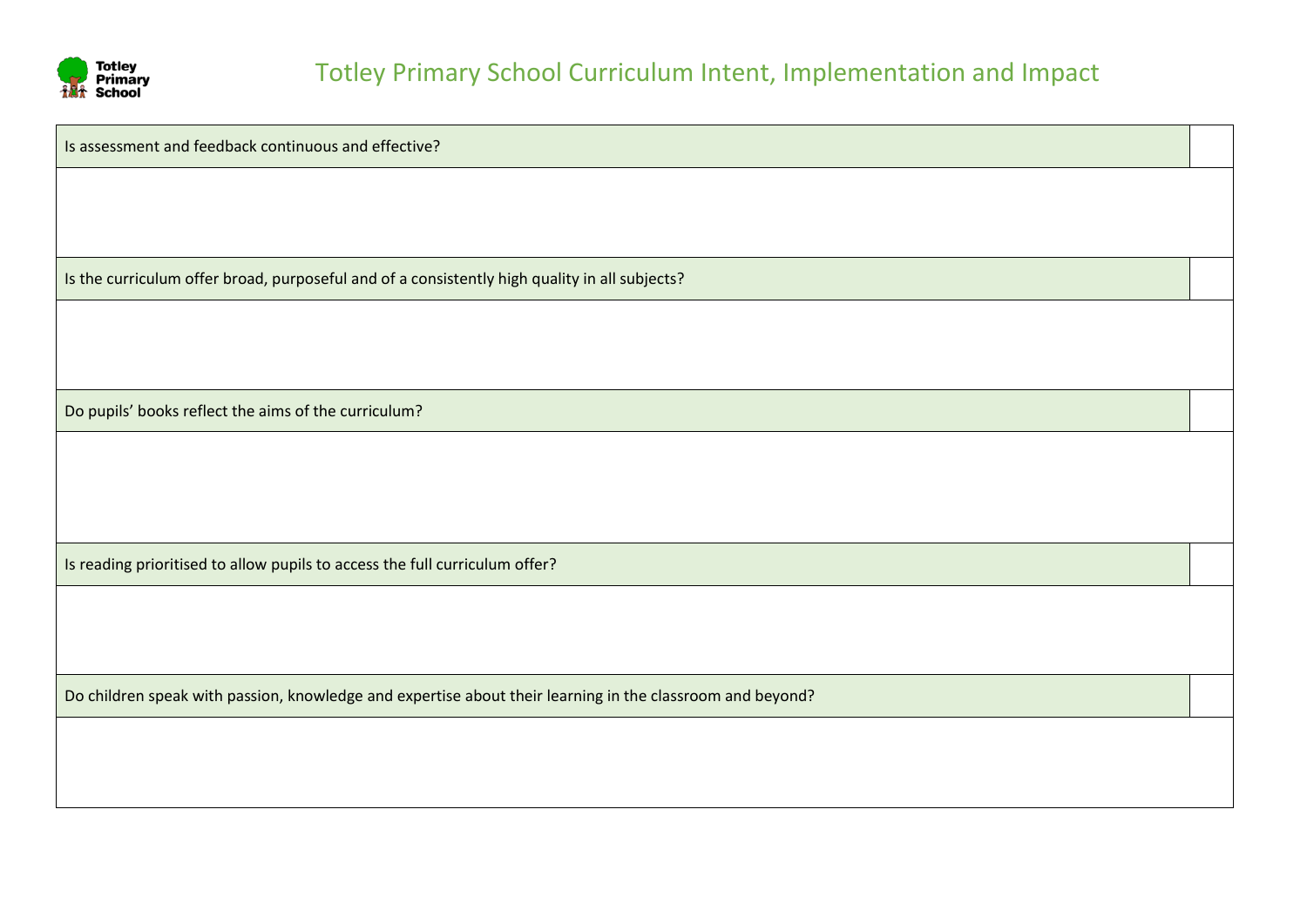

|                   | Components and       |                      | Standard        |                                        |                            | <b>Book scrutiny</b> |                                     |          |         |                |
|-------------------|----------------------|----------------------|-----------------|----------------------------------------|----------------------------|----------------------|-------------------------------------|----------|---------|----------------|
|                   | on previous learning | sequencing: building | of<br>challenge | <b>Starting points</b><br>and progress | Assessment and<br>feedback | Presentation         | Depth and<br>breadth of<br>coverage | Practice | Reading | Pupil<br>voice |
| 6                 |                      |                      |                 |                                        |                            |                      |                                     |          |         |                |
| 5                 |                      |                      |                 |                                        |                            |                      |                                     |          |         |                |
| 4                 |                      |                      |                 |                                        |                            |                      |                                     |          |         |                |
| 3                 |                      |                      |                 |                                        |                            |                      |                                     |          |         |                |
| 2F                |                      |                      |                 |                                        |                            |                      |                                     |          |         |                |
| 2B                |                      |                      |                 |                                        |                            |                      |                                     |          |         |                |
| 1P                |                      |                      |                 |                                        |                            |                      |                                     |          |         |                |
| 1M                |                      |                      |                 |                                        |                            |                      |                                     |          |         |                |
| FS2A              |                      |                      |                 |                                        |                            |                      |                                     |          |         |                |
| FS2D              |                      |                      |                 |                                        |                            |                      |                                     |          |         |                |
| School<br>Average |                      |                      |                 |                                        |                            |                      |                                     |          |         |                |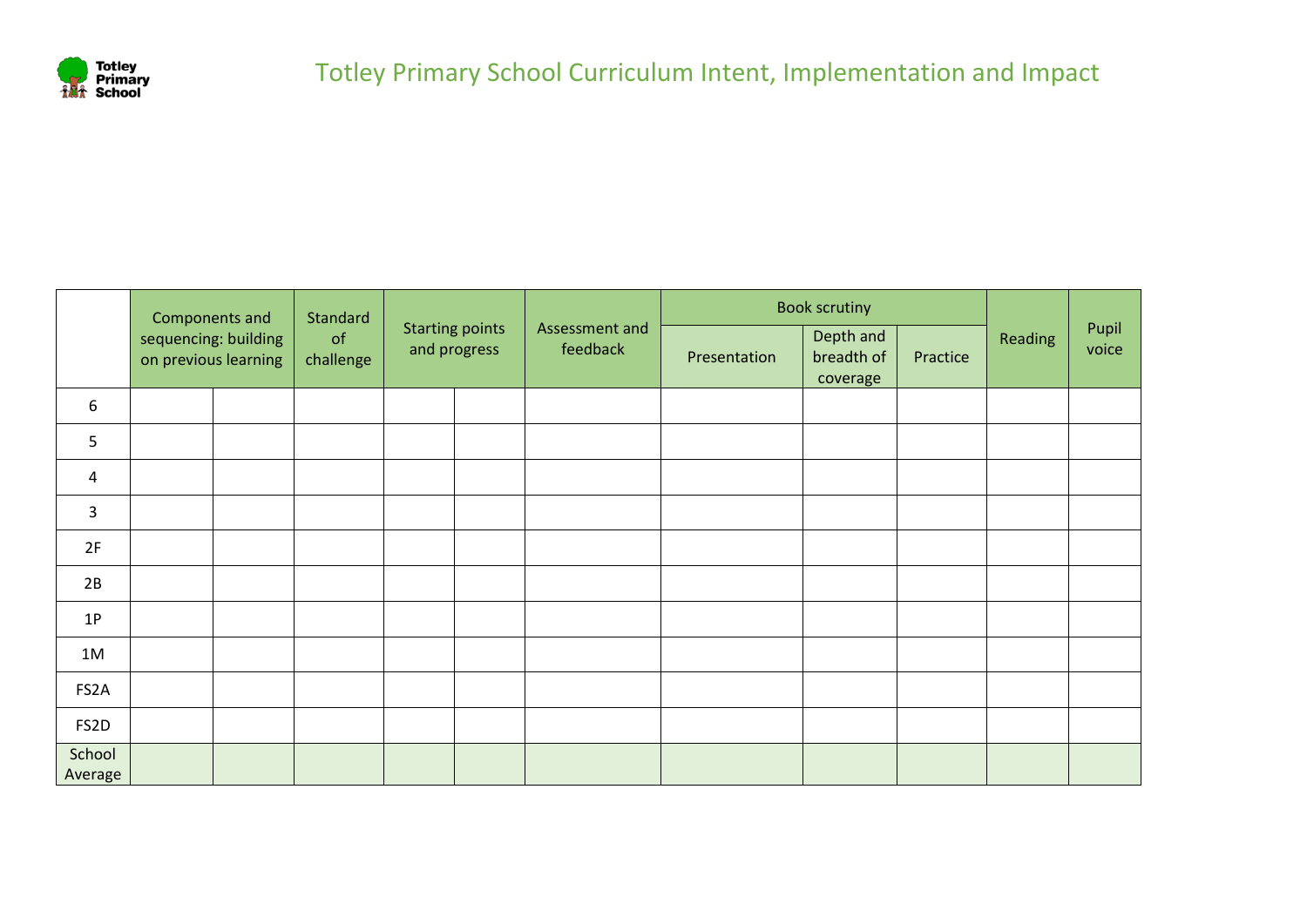

|                | Components and                               |                          |                                 |                            |                          |              | <b>Book scrutiny</b>                |          | Reading | Pupil<br>voice |
|----------------|----------------------------------------------|--------------------------|---------------------------------|----------------------------|--------------------------|--------------|-------------------------------------|----------|---------|----------------|
|                | sequencing: building<br>on previous learning | Standard of<br>challenge | Starting points and<br>progress | Assessment and<br>feedback | Curriculum<br>leadership | Presentation | Depth and<br>breadth of<br>coverage | Practice |         |                |
|                |                                              |                          |                                 |                            |                          |              |                                     |          |         |                |
| $\overline{4}$ |                                              |                          |                                 |                            |                          |              |                                     |          |         |                |
| 3 <sup>1</sup> |                                              |                          |                                 |                            |                          |              |                                     |          |         |                |
| $\overline{2}$ |                                              |                          |                                 |                            |                          |              |                                     |          |         |                |
| Ŧ.             |                                              |                          |                                 |                            |                          |              |                                     |          |         |                |

| Cycle  |  |  | 2F | 2B | 1P<br><u>. на п</u> | 1M | FS <sub>2</sub> A |
|--------|--|--|----|----|---------------------|----|-------------------|
| Autumn |  |  |    |    |                     |    |                   |
| Winter |  |  |    |    |                     |    |                   |
| Spring |  |  |    |    |                     |    |                   |
| Summer |  |  |    |    |                     |    |                   |

| This aspect of<br>curriculum<br>underpins/is central<br>to practice and may<br>include examples of<br>exceptional<br>curriculum. | This aspect of<br>curriculum is<br>embedded with minor<br>points for<br>development<br>(teachers are taking<br>action to remedy<br>minor shortfalls). | Coverage is sufficient<br>but there are some<br>weaknesses overall in<br>a number of<br>examples (teachers<br>aware, but not yet<br>remedying). | Major weaknesses<br>evident in terms of<br>either coverage or<br>progression (teachers<br>have not identified or<br>started to remedy<br>weaknesses). | This aspect is absent<br>in curriculum design. |
|----------------------------------------------------------------------------------------------------------------------------------|-------------------------------------------------------------------------------------------------------------------------------------------------------|-------------------------------------------------------------------------------------------------------------------------------------------------|-------------------------------------------------------------------------------------------------------------------------------------------------------|------------------------------------------------|